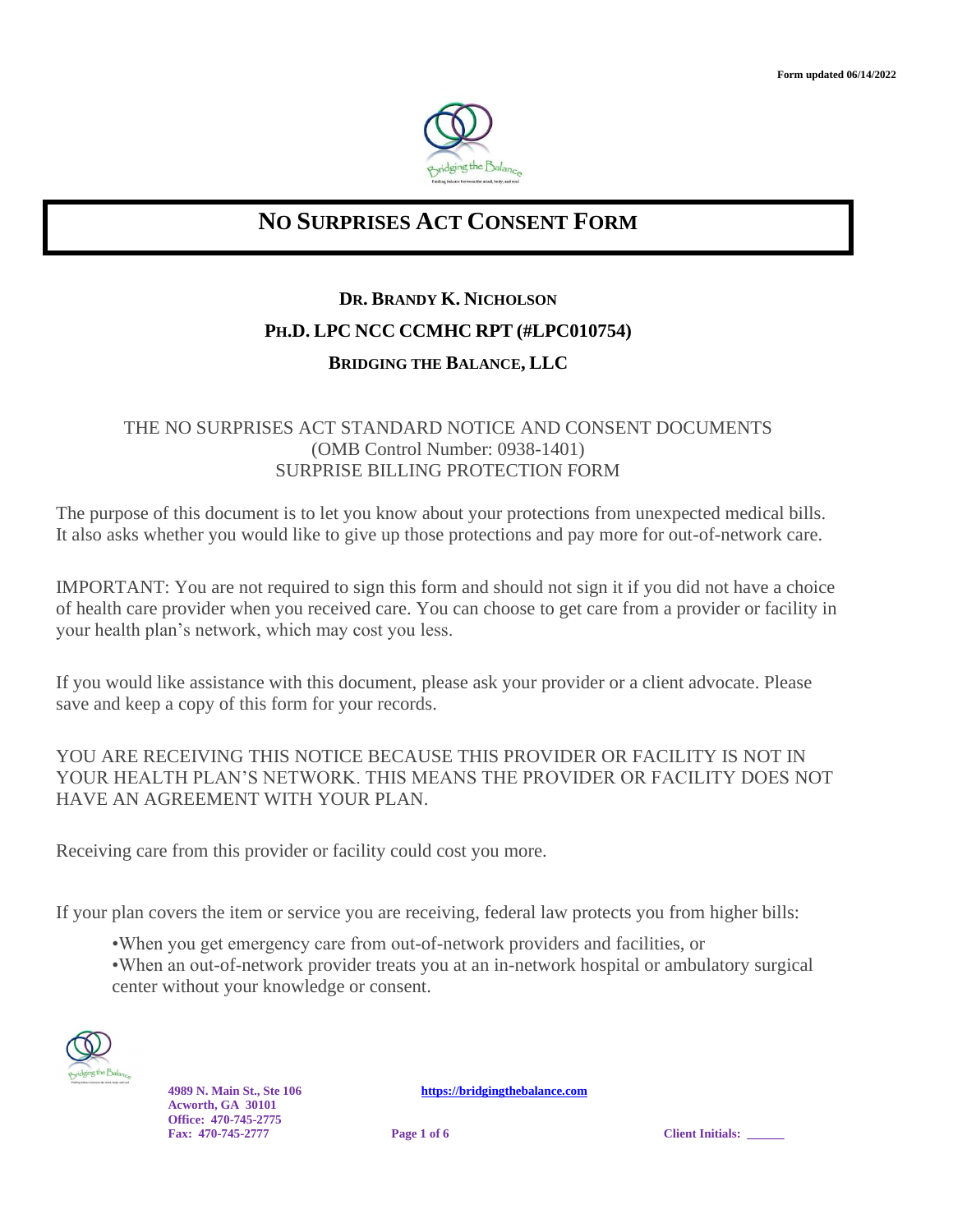

Ask your health care provider or client advocate if you need help knowing if these protections apply to you.

If you sign this form, you may pay more because:

- •You are giving up your protections under the law.
- •You may owe the full costs billed for items and services received.
- •Your health plan might not count any of the amount you pay towards your deductible and outof-pocket limit. Please contact your health plan for more information.

You should not sign this form if you did not have a choice of providers when receiving care. For example, if a doctor was assigned to you with no opportunity to make a change.

Before deciding whether to sign this form, you can contact your health plan to find an in-network provider or facility. If there is not one, your health plan might work out an agreement with this provider or facility, or another one.

FEDERAL TAX ID: 83-3139193 NPI#: 1104230184

More details about your estimate

Out-of-network provider(s) or facility name:

- Brandy K. Nicholson, Ph.D. LPC NCC CCMHC RPT
- Bridging the Balance, LLC, 4989 North Main Street, Suite 106, Acworth, GA 30101

This Good Faith Estimate shows the costs of items and services that are reasonably expected for your health care needs for an item or service. The estimate is based on information known at the time the estimate was created and does not include any unknown or unexpected costs that may arise during treatment. The amount below is only an estimate; it is not an offer or contract for services. This estimate shows the full estimated costs of the items or services listed. It does not include any information about what your health plan may cover. This means that the final cost of services may be different than this estimate.



**Acworth, GA 30101 Office: 470-745-2775**

**4989 N. Main St., Ste 106 [https://bridgingthebalance.com](https://bridgingthebalance.com/)**

**Fage 2** of 6 **Client Initials:**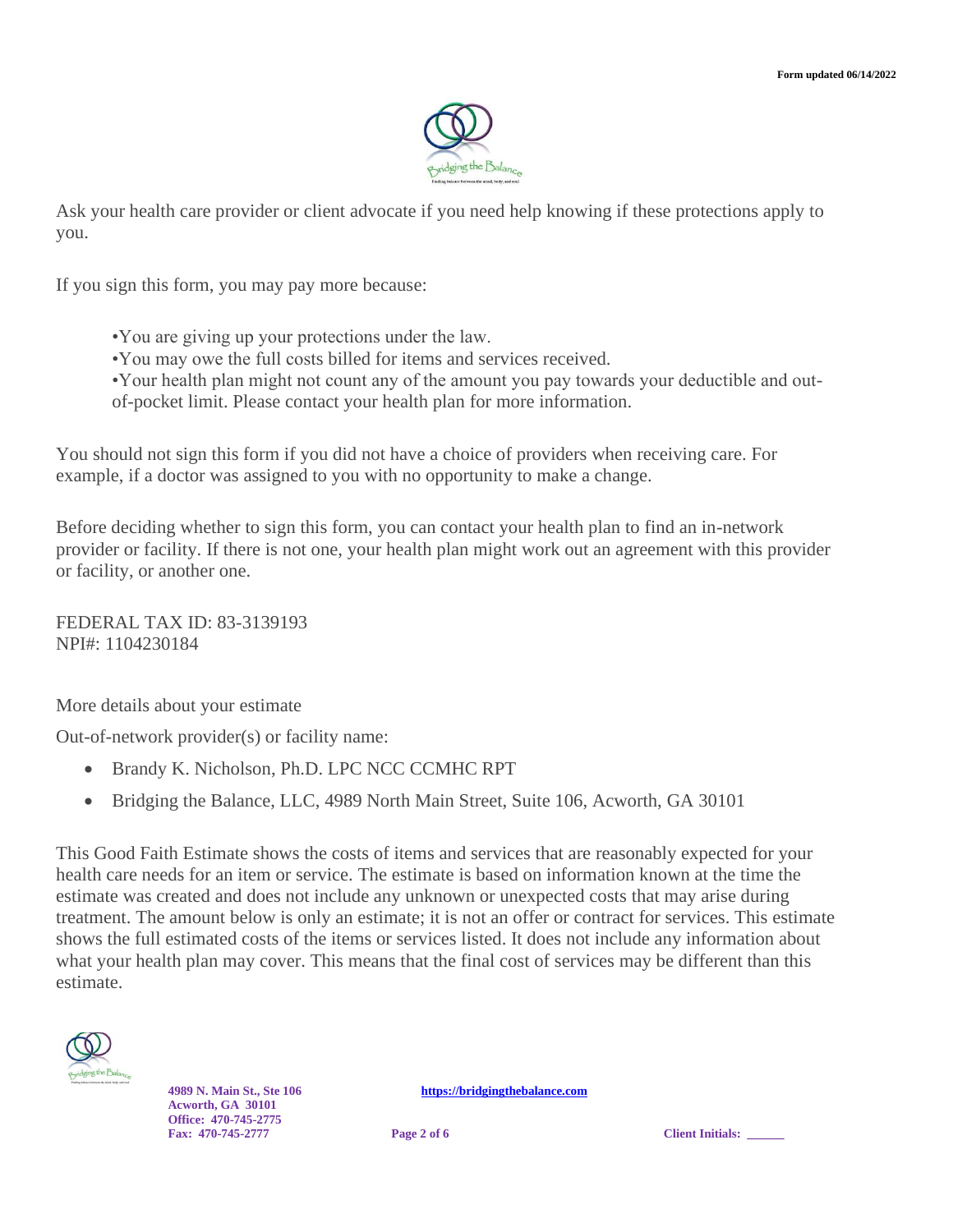

### PLEASE CONTACT YOUR HEALTH PLAN TO FIND OUT HOW MUCH, IF ANY, YOUR PLAN WILL PAY AND HOW MUCH YOU MAY HAVE TO PAY.

See below for your cost estimate.

### SERVICE CODE/CPT CODE

#### DESCRIPTION FEE FOR SERVICE

| 90791 Initial Diagnostic Evaluation<br>90832 Psychotherapy, 30 minutes<br>90834 Psychotherapy, 45 minutes                                                                                                            | \$200<br>\$90<br>\$130 |
|----------------------------------------------------------------------------------------------------------------------------------------------------------------------------------------------------------------------|------------------------|
| 90837 Psychotherapy 55 minutes                                                                                                                                                                                       | \$170                  |
| $\gamma$ This fee is my hourly rate & used for all prorated calculations as indicated.<br>90846 Family Psychotherapy without Patient Present, 55 minutes<br>90847 Family Psychotherapy with Patient Present, 45 mins | \$170<br>\$130         |

Cancellation Fee: Bridging the Balance, LLC requires a 24-hour cancellation notice \$50

\*\*You are responsible for the fee of the missed appt. No out of network benefits for this.

| Legal Fees/court appearance                      | $$1,500/half-day$        |
|--------------------------------------------------|--------------------------|
| Legal Fees/additional time including travel time | \$375/hour over half-day |

TOTAL ESTIMATE: THIS GOOD FAITH ESTIMATE EXPLAINS YOUR COUNELOR'S RATE FOR EACH SERVICE PROVIDED. YOUR COUNSELOR WILL COLLABORATE WITH YOU THROUGHOUT YOUR TREATMENT TO DETERMINE HOW MANY SESSIONS AND/OR SERVICES YOU MAY NEED TO RECEIVE THE GREATEST BENEFIT ON YOUR DIAGNOSIS(ES)/PRESENTING CLINICAL CONCERNS.

\*\*If you are billed for more than this Good Faith Estimate, you have the right to dispute the bill.



**Acworth, GA 30101 Office: 470-745-2775 Fax: 470-745-2777 Page 3** of 6 **Client Initials:**  $\bullet$  **Client Initials:** 

**4989 N. Main St., Ste 106 [https://bridgingthebalance.com](https://bridgingthebalance.com/)**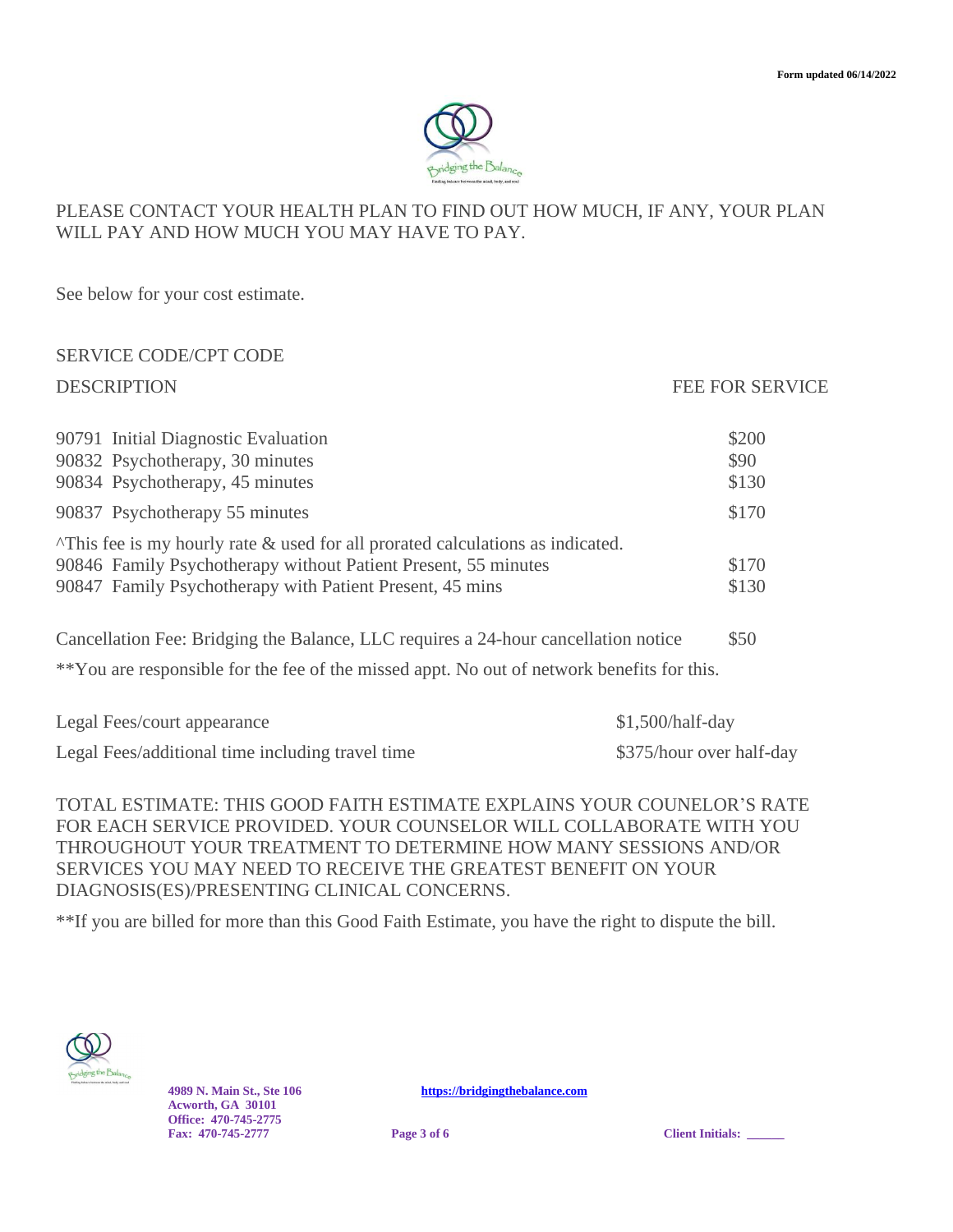

Out-of-network provider(s) or facility name: Bridging the Balance, LLC

►Total cost estimate of what you may be asked to pay: It is your ethical right to determine your goals for treatment and how long you would like to remain in therapy unless you are pursuing mandatory treatment. Please see the breakdown of possible fees above.

►Review your detailed estimate. See above for a cost estimate for each item or service. ►Call your health plan. Your plan may have better information about how much of these services are reimbursable.

►Questions about this notice and estimate? Call the Brandy K. Nicholson at 470-745-2775

►Questions about your rights? Contact: The Georgia Secretary of State at www.sos.ga.gov or 404-656- 2881

Prior authorization or other care management limitations:

Except in an emergency, your health plan may require prior authorization (or other limitations) for certain items and services. This means you may need your plan's approval that it will cover an item or service before you get them. If prior authorization is required, ask your health plan about what information is necessary to get coverage.

More information about your rights and protections:

Throughout your treatment, the provider may recommend additional items or services as part of your treatment that are not reflected in this estimate. These would need to be scheduled separately with your consent and the understanding that any additional service costs are in addition to the Good Faith Estimate.

If your needs change during treatment, your provider should supply a new, updated Good Faith Estimate to reflect the changes to treatment, and the accompanying cost changes.

You may contact the health care provider or facility listed to let them know the billed charges are higher than the Good Faith Estimate. You can ask them to update the bill to match the Good Faith Estimate, ask to negotiate the bill, or ask if there is financial assistance available.



**Acworth, GA 30101 Office: 470-745-2775**

**4989 N. Main St., Ste 106 [https://bridgingthebalance.com](https://bridgingthebalance.com/)**

**Fage 4** of 6 **Client Initials:**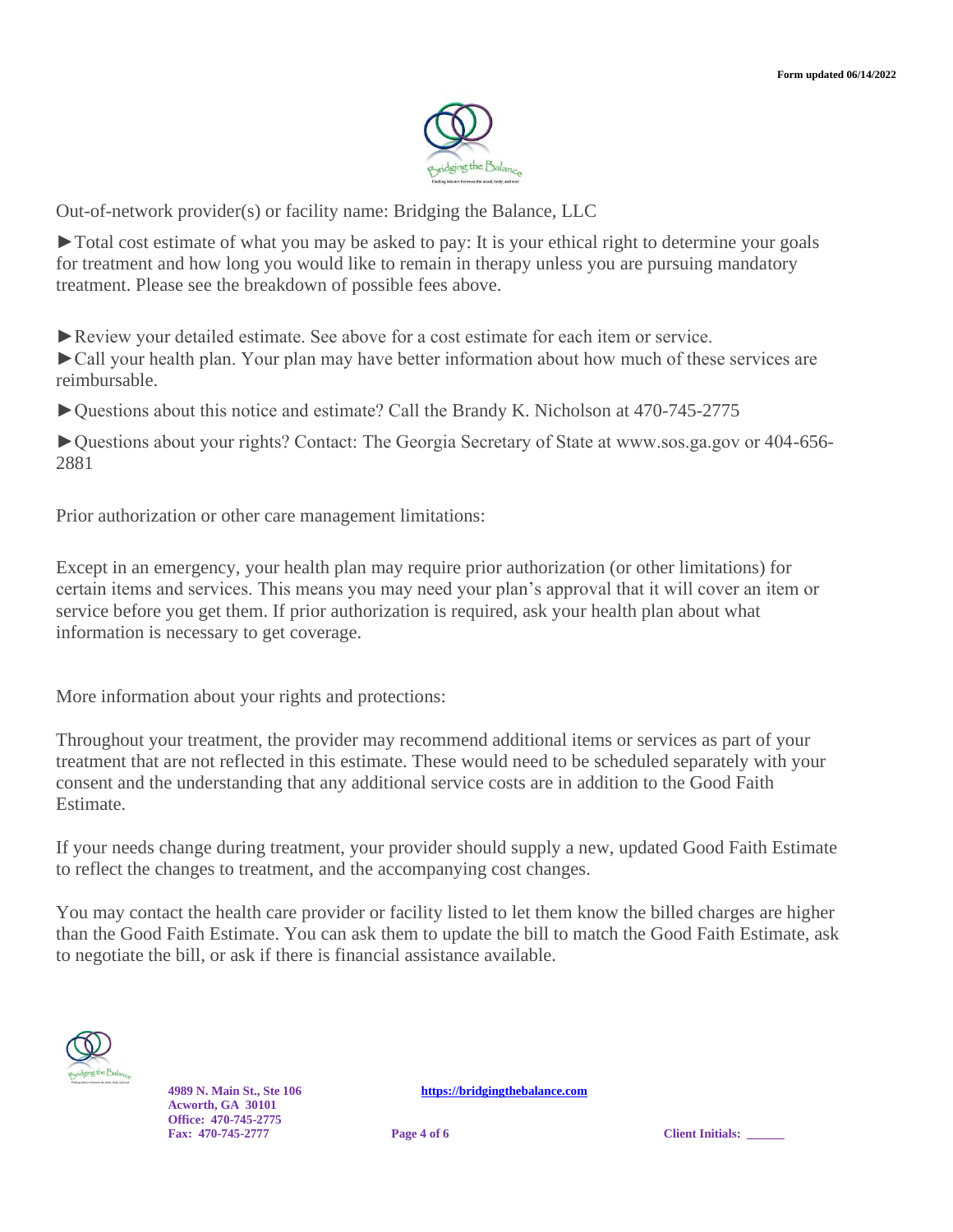

The Good Faith Estimate is not a contract between provider and client and does not obligate or require the client to obtain any of the listed services from the provider.

You may also start a dispute resolution process with the U.S. Department of Health and Human Services (HHS). If you choose to use the dispute resolution process, you must start the dispute process within 120 calendar days (about 4 months) of the date on the original bill.

There is a \$25 fee to use the dispute process. If the agency reviewing your dispute agrees with you, you will have to pay the price on this Good Faith Estimate. If the agency disagrees with you and agrees with the health care provider or facility, you will have to pay the higher amount.

To learn more and get a form to start the process, go to www.cms.gov/nosurprises or call HHS at (800) 985-3059.

For questions or more information about your right to a Good Faith Estimate or the dispute process, visit www.cms.gov/nosurprises or call (800) 985-3059.

Keep a copy of this Good Faith Estimate in a safe place or take pictures of it. You may need it if you are billed a higher amount.

#### BY SIGNING, I GIVE UP MY FEDERAL CONSUMER PROTECTIONS AND AGREE I MIGHT PAY MORE FOR OUT-OF-NETWORK CARE.\_

#### **With my signature, I am saying that I agree to get the items or services from (select all that apply):**

- Brandy K. Nicholson, Ph.D. LPC NCC CCMHC RPT
- Bridging the Balance, LLC, 4989 North Main Street, Suite 106, Acworth, GA 30101

With my signature, I acknowledge that I am consenting of my own free will and am not being coerced or pressured.



**Acworth, GA 30101 Office: 470-745-2775**

**4989 N. Main St., Ste 106 [https://bridgingthebalance.com](https://bridgingthebalance.com/)**

**Fage 5** of 6 **Client Initials:**